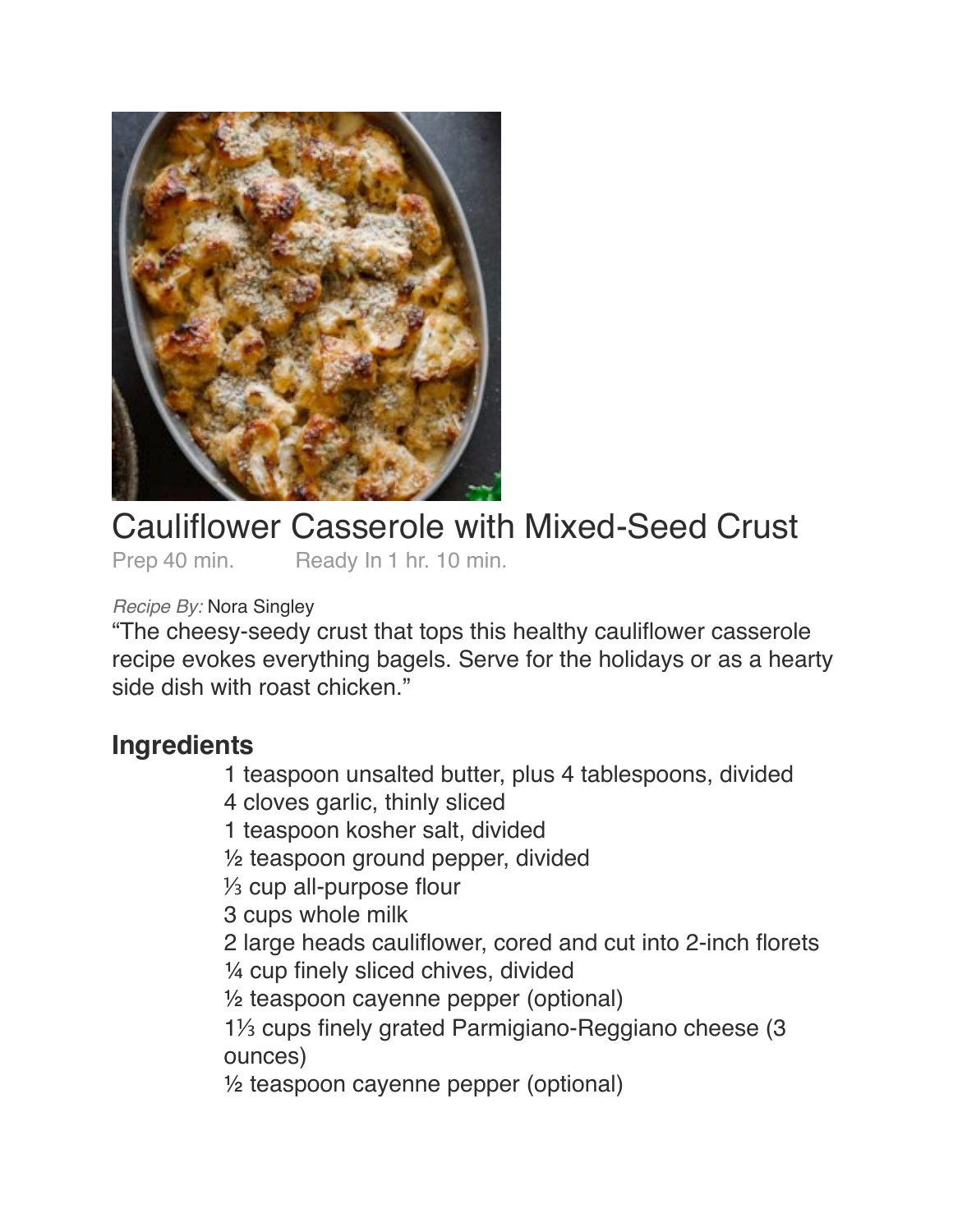3 tablespoons toasted sesame seeds

1 tablespoon poppy seeds

 $1\frac{1}{2}$  teaspoons caraway seeds

### **Directions**

! ! **1**

Preheat oven to 425°F. Coat a 3-quart broiler-safe casserole dish with 1 teaspoon butter.

! ! **2**

Melt the remaining 4 tablespoons butter in a large pot over medium-high heat. When the foaming subsides, reduce heat to medium; add garlic, ½ teaspoon salt and ¼ teaspoon pepper and cook, stirring, until fragrant, 1 to 2 minutes. Add flour, whisk to combine, and cook, stirring constantly, until no flour smell remains, 2 to 3 minutes. Gradually whisk in milk, whisking between additions, until the mixture is smooth. Bring to a lively simmer. Cook, whisking, until thickened, about 2 minutes. Add cauliflower, 3 tablespoons chives and cayenne (if using), folding to combine. Transfer to the prepared pan and smooth the top. ! ! **3**

Bake until the cauliflower is tender and beginning to brown, 35 to 40 minutes. Remove from oven.

! ! **4**

Position a rack in upper third of oven; preheat broiler to high. ! ! **5**

Combine cheese, sesame seeds, poppy seeds, caraway seeds and the remaining ½ teaspoon salt and ¼ teaspoon pepper in a medium bowl. Sprinkle on the casserole. Broil until the cheese is melted and the top is golden, about 2 minutes. Serve topped with the remaining 1 tablespoon chives.

To make ahead: Prepare through Step 3 up to 1 hour ahead; finish with Steps 4-5 just before serving.